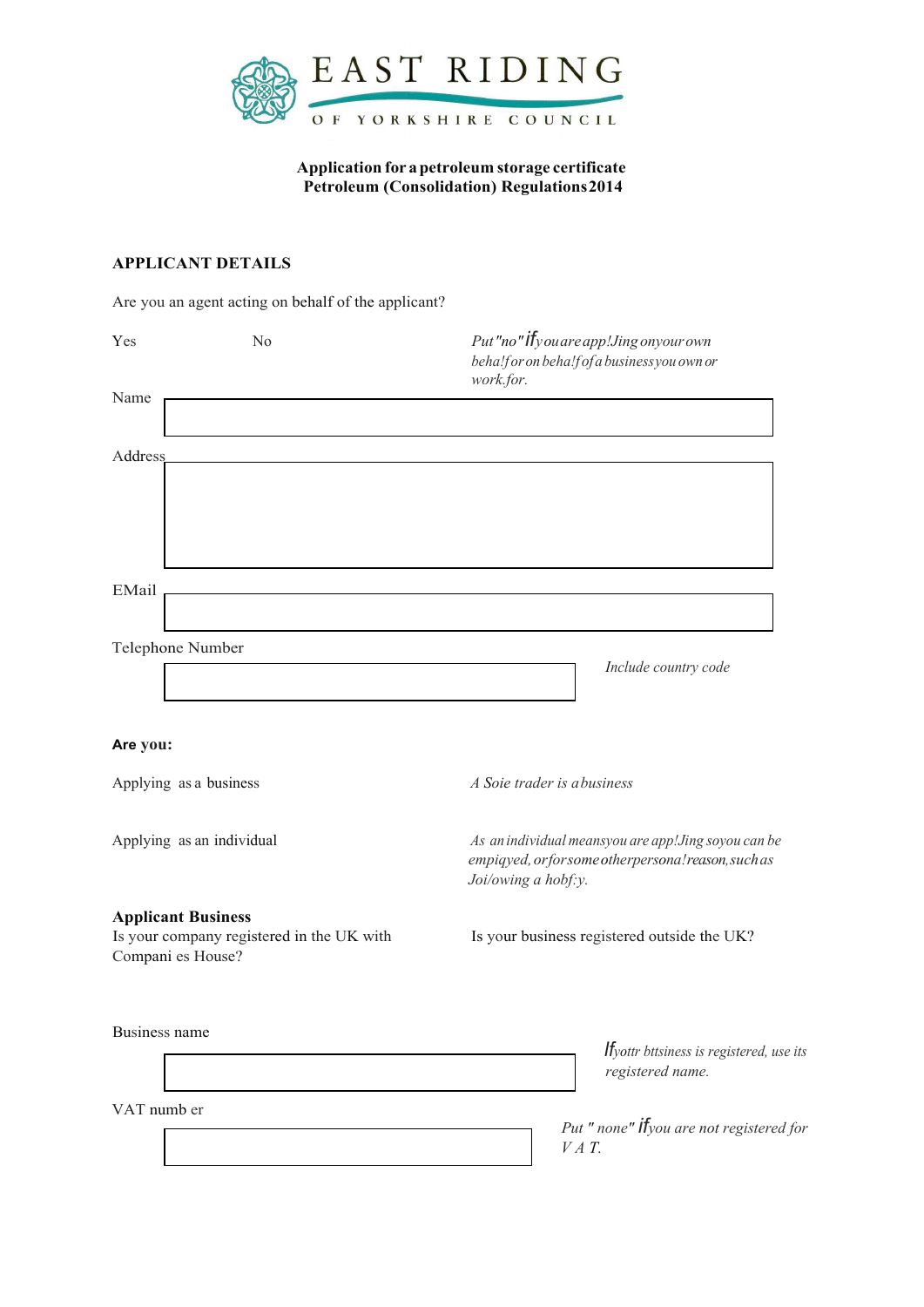| Legar status                                                                  | Either partnership, sole trader, PLC,                                                                                                 |
|-------------------------------------------------------------------------------|---------------------------------------------------------------------------------------------------------------------------------------|
|                                                                               | charity or association Public Borjy or<br>Ptivate Limited Compal!J                                                                    |
| Your position in the business                                                 |                                                                                                                                       |
|                                                                               |                                                                                                                                       |
| Home Country                                                                  |                                                                                                                                       |
|                                                                               | The country where the headquarters Of<br>y our business is located                                                                    |
| <b>Business Address</b>                                                       |                                                                                                                                       |
| Building number or name                                                       |                                                                                                                                       |
|                                                                               |                                                                                                                                       |
| <b>Street</b>                                                                 | <b>If</b> you have one, this should bey our<br>official address - that is an address                                                  |
| City or town                                                                  | required $of$ y ou $ry$ law for receiving<br>communications.                                                                          |
| County or administrative area                                                 |                                                                                                                                       |
|                                                                               |                                                                                                                                       |
| Postcode                                                                      |                                                                                                                                       |
|                                                                               |                                                                                                                                       |
|                                                                               |                                                                                                                                       |
| Country                                                                       |                                                                                                                                       |
|                                                                               |                                                                                                                                       |
|                                                                               |                                                                                                                                       |
| <b>Contact Details</b><br>Are the contact details the same as (or similar to) |                                                                                                                                       |
| those given in section one?                                                   |                                                                                                                                       |
| N <sub>0</sub><br>Yes                                                         | $If Yes "is selected you can re-use the details$<br>from section one, or amend them as<br>required 5 elect "No" to enter a complete!J |
| E-mail                                                                        | new set <b>Of</b> details.                                                                                                            |
|                                                                               |                                                                                                                                       |
|                                                                               |                                                                                                                                       |

Telephone number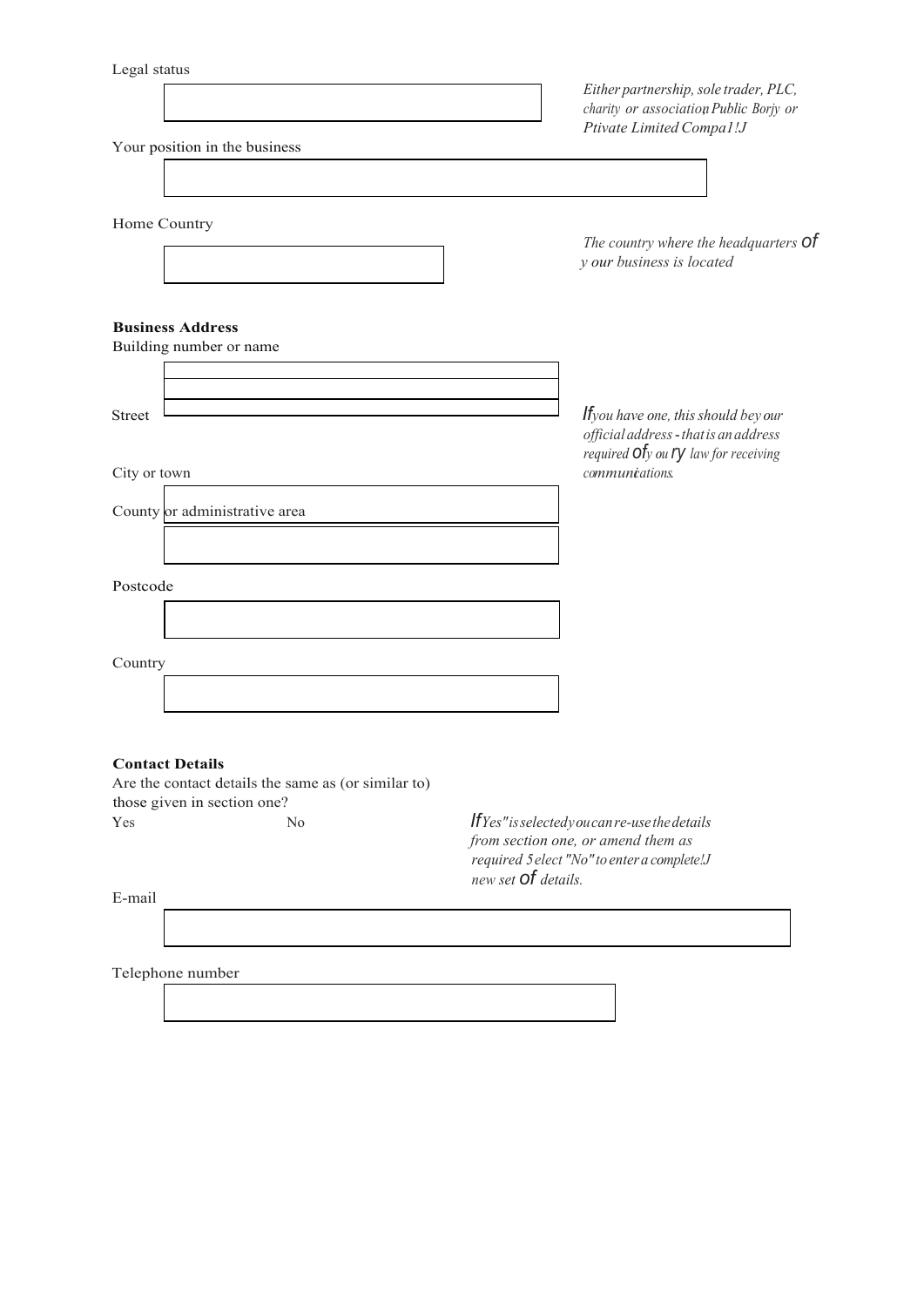## **PREMISE DETAILS**

Trading name of premises

| Building number or name |                               |  |
|-------------------------|-------------------------------|--|
|                         |                               |  |
|                         |                               |  |
|                         | <b>Address</b>                |  |
|                         |                               |  |
|                         |                               |  |
|                         | Street                        |  |
|                         |                               |  |
|                         | City or town                  |  |
|                         |                               |  |
|                         | County or administrative area |  |
|                         |                               |  |
|                         | Postcode                      |  |
|                         |                               |  |
|                         | Country                       |  |
|                         |                               |  |
|                         | <b>TVPE OF APPLICATION</b>    |  |

**TYPE OF APPLICATION**

What type of application is this:<br>New Renewal Renewal

What period are you app lying for?

|  |  |  |  |  |  |  |  | 1 year 2 years 3 years 4 years 5 years 6 years 7 years 8 years 9 years 10 years |  |  |  |
|--|--|--|--|--|--|--|--|---------------------------------------------------------------------------------|--|--|--|
|--|--|--|--|--|--|--|--|---------------------------------------------------------------------------------|--|--|--|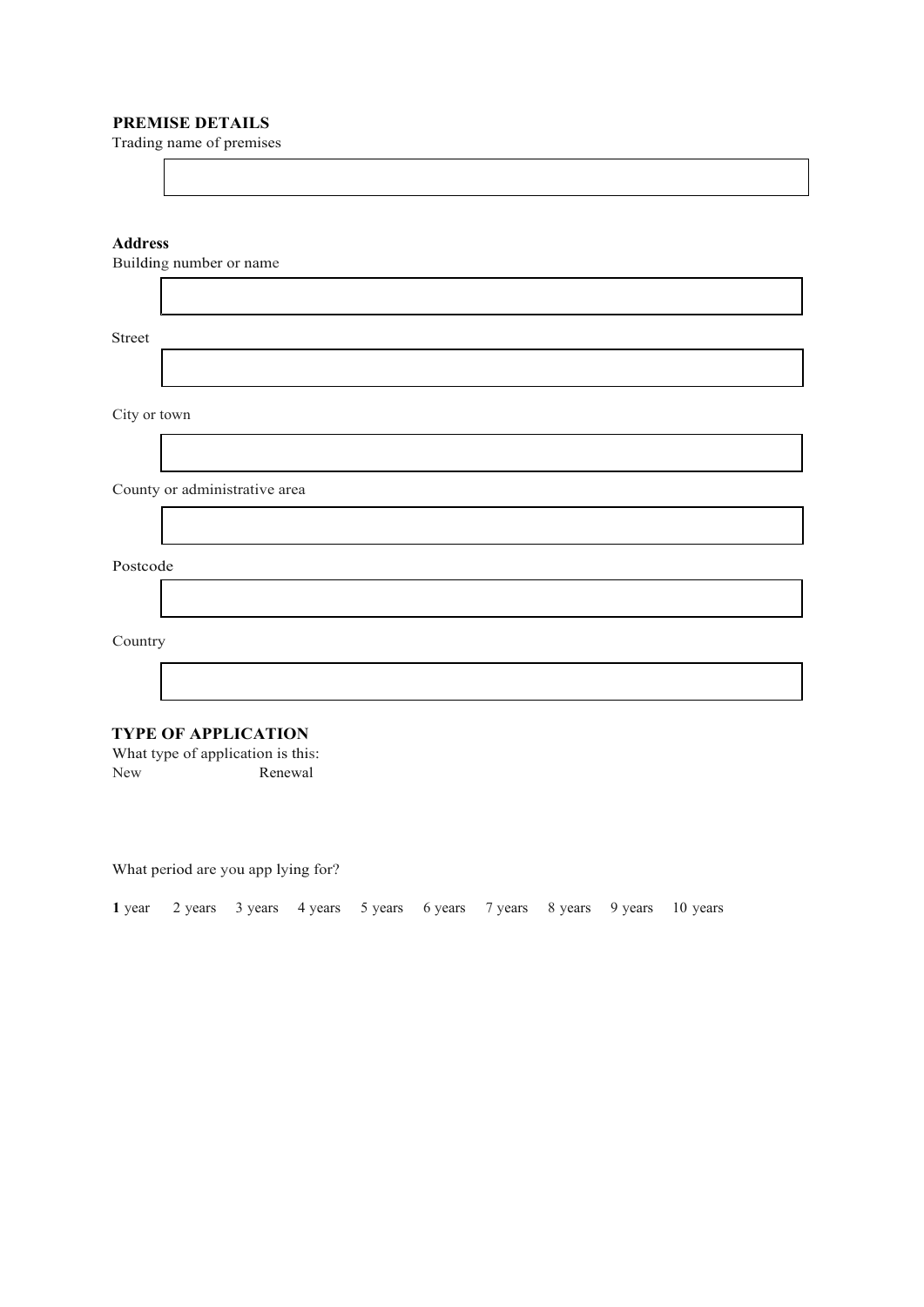## STORAGE INFORMATION

| Tank | Compartment | Maximum Working<br>Capacity | Fuel currently stored |
|------|-------------|-----------------------------|-----------------------|
|      |             |                             |                       |
|      |             |                             |                       |
|      |             |                             |                       |
|      |             |                             |                       |
|      |             |                             |                       |
|      |             |                             |                       |
|      |             |                             |                       |
|      |             |                             |                       |
|      |             |                             |                       |
|      |             |                             |                       |
|      |             |                             |                       |
|      |             |                             |                       |
|      |             |                             |                       |
|      |             |                             |                       |
|      |             |                             |                       |
|      |             |                             |                       |
|      |             |                             |                       |
|      |             |                             |                       |
|      |             |                             |                       |
|      |             |                             |                       |